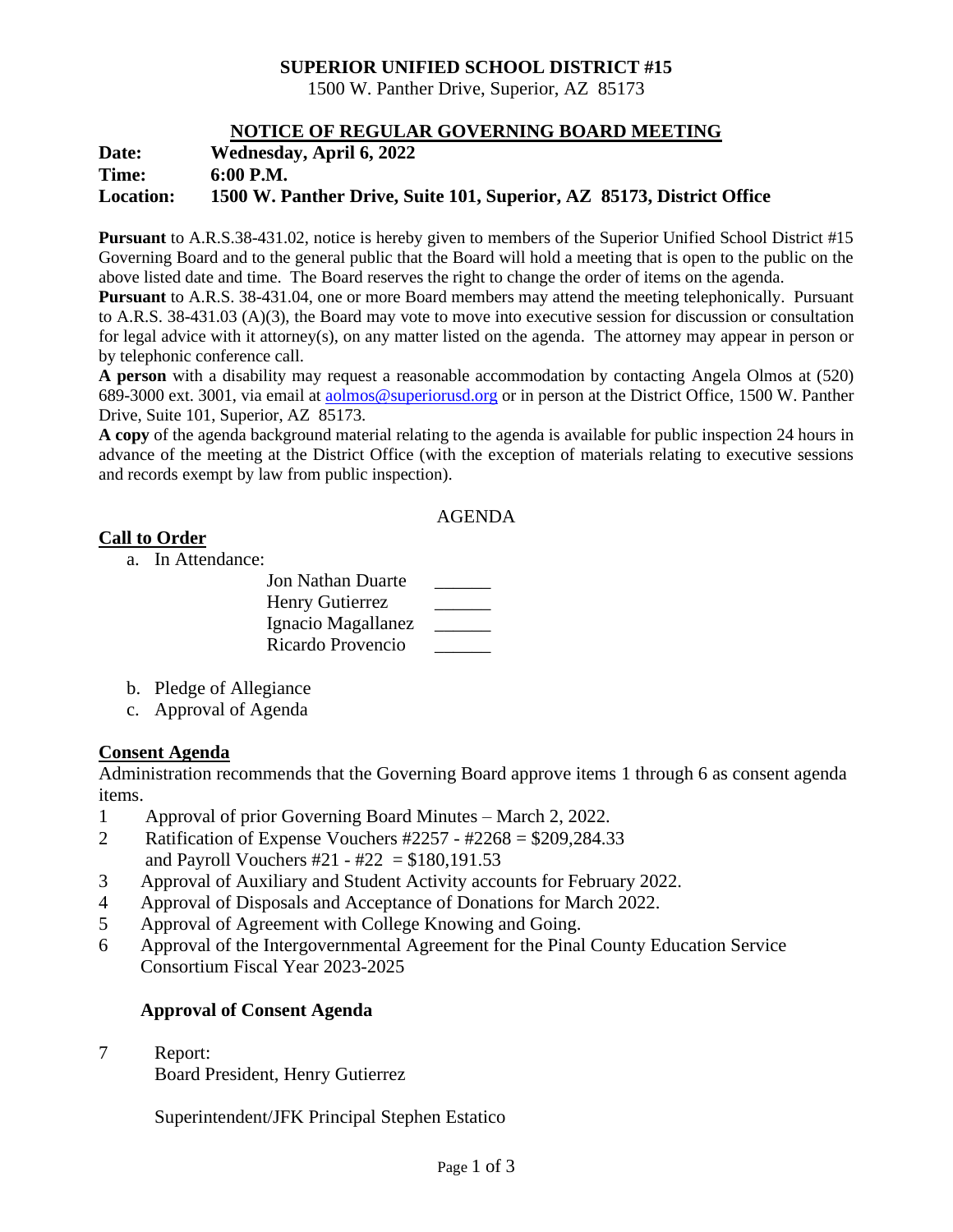## SJSHS Principal William Duarte

#### 8 Discussion: **Superior Education Foundation** The Administration will present an overview of the Superior Education Foundation.

# 9 Discussion/Possible Action: **Sale of District Property Site** The Governing Board will discuss the hiring of a real estate agent to assist in the sale of the District property site of 40 acres.

# 10 Discussion/Action: **Executive Session - Personnel**

 The Governing Board may vote to enter executive session for personnel matters pursuant to A.R.S. § 38-431.03(A)(1) to discuss the employment status of the following Personnel. No Board action will be taken within executive session, though action may follow. The employee has been provided with the statutorily required notice of the executive session.

- *a. 1-Year Contract Extension – Stephen Estatico*
- *b. Friday School – Angela Addison*
- *c. Friday School – Erin Cougill*
- *d. Friday School – Dennis Cabais*
- *e. Friday School – Tiffany Denogean*
- *f. Friday School – Mary Martha Nilan*
- *g. Friday School – Cameron Vines*
- *h. Renewal of Contract – William Duarte*
- *i. Renewal of Contract – Kendra Adams*
- *j. Renewal of Contract – Angela Addison*
- *k. Renewal of Contract – Dennis Cabais*
- *l. Renewal of Contract – Erin Cougill*
- *m. Renewal of Contract – Joshua Denhalter*
- *n. Renewal of Contract – Sarah Estrada*
- *o. Renewal of Contract – Valerie Garcia-Denogean*
- *p. Renewal of Contract – Sandra Hill*
- *q. Renewal of Contract – Richard Jimenez*
- *r. Renewal of Contract – Jill Labbe*
- *s. Renewal of Contract – Kenneth Major*
- *t. Renewal of Contract – Lora Major*
- *u. Renewal of Contract – Christine Martinez*
- *v. Renewal of Contract – Kenneth Morago*
- *w. Renewal of Contract – Salena Nickels*
- *x. Renewal of Contract – Mary Martha Nilan*
- *y. Renewal of Contract – Patricia Talley-Garcia*
- *z. Renewal of Contract – Cameron Vines*

#### **Reconvene in Open Session**

11 Discussion/Action: **Personnel** The Administration recommends the Governing Board discuss and approve the personnel action as presented in Agenda Item *10, a -z*

# 12 **NEXT REGULAR MEETING DATE**:

May 4, 2022 @ 6:00 P.M. Regular Meeting

# 13 **ADJOURNMENT**